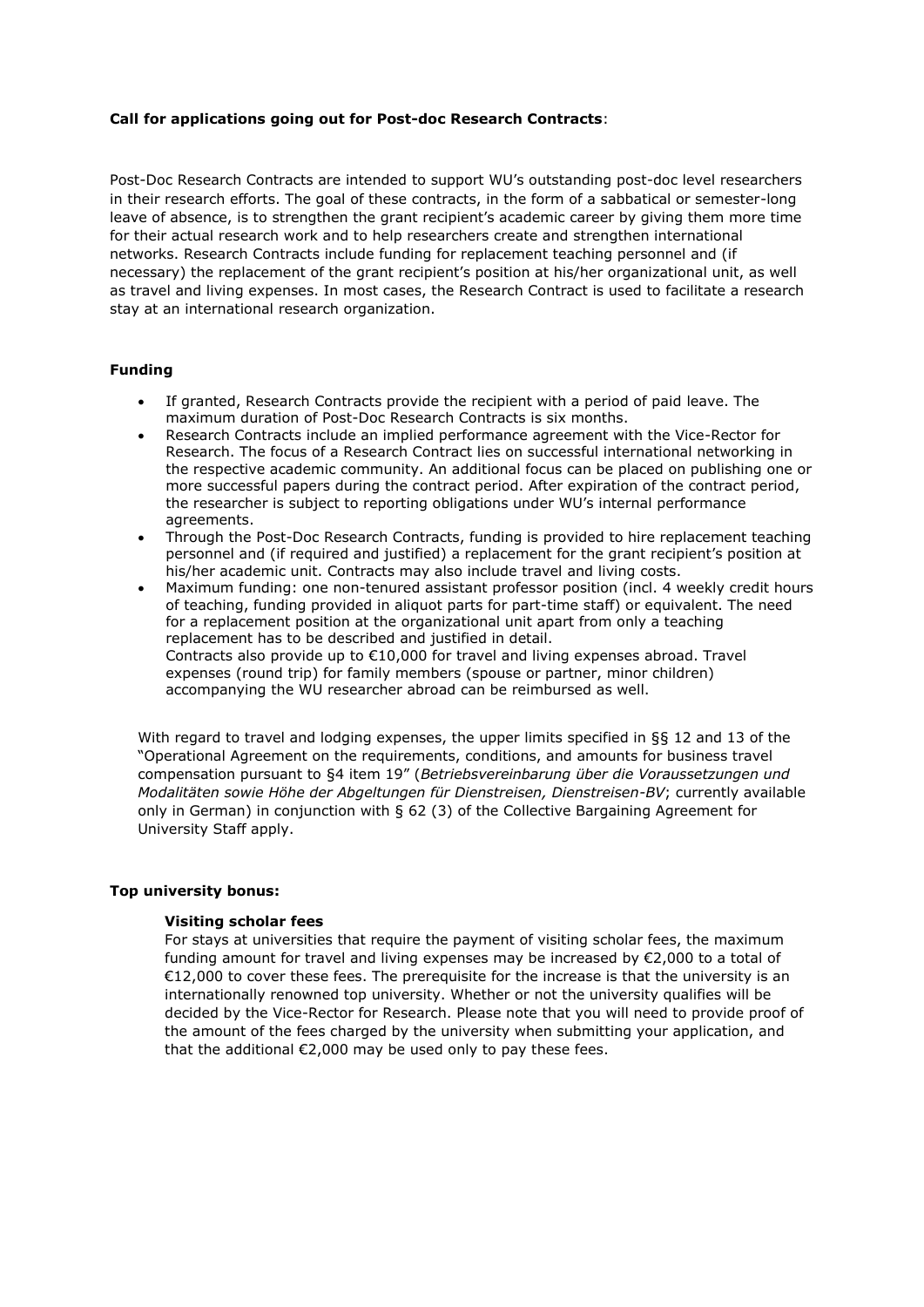# **Target group**

- Assistant professors, habilitation (*venia docendi*) candidates with assistant professor status, and WU researchers who have recently completed their habilitation.
- In certain cases, third-party-funded staff members are also eligible. Travel and living expenses can be funded by a Research Contract for the duration of a project, provided that the project head agrees. A Post-Doc Research Contract including personnel costs can also follow a long-term involvement in a project at WU. In these cases, we strongly recommend contacting the WU Research Service Center in advance before applying.
- WU does not fund more than two Research Contracts per person.

#### **Grant management**

 After the Research Contract enters into force, the head of the recipient's organizational unit will receive funding for replacement personnel while the recipient receives funding for travel and living expenses. Both budgets are available up to three months before the start and up to six months after the finalization of the Research Contract. A Research Contract implies a leave of absence.

## **Budget 2022**

Proposals calculated in an efficient and economic manner are more likely to be approved.

#### **Application**

- Applications must be submitted electronically and in **English** only! Please use the template provided [\(https://bach.wu.ac.at/d/grants/1025/\)](https://bach.wu.ac.at/d/grants/1025/) for your proposal.
- Please attach the following documents to your proposal:
	- CV (max. 2 pages)
	- List of publications including up to 20 relevant publications (including 5 high impact publications)
	- Letter of approval by your supervisor
	- A meaningful invitation letter by the host institution (will be forwarded to reviewers and taken into consideration during assessment)
- Electronic application portal:<https://www.wu.ac.at/index.php?id=43404>

# **Deadline**

- Applications for Research Contracts are being accepted until **June 13, 2022**. The earliest starting date for the Research Contracts is February 1, 2023.
- Under the terms of a research contract, the contract holder is released from teaching obligations for the semester during which the research contract is in effect. If the research contract spans 2 semesters (the winter semester is defined from October to February, the summer semester from March to September), the contract holder can select one of the 2 semesters to be released from teaching obligations. The full required teaching load then still applies during the other semester.
- In agreement with the relevant units, it is possible to postpone the travel date if this is necessary due to travel restrictions.

#### **Decision**

- The proposal for the replacement of the applicant's teaching activities will be reviewed by the Vice-Rector for Academic Programs and Student Affairs. Whether a replacement for the recipient's teaching activities at his/her unit is reasonable will be decided based on this review and on the letter of approval. Furthermore, the Vice-Rector for Research will review the cost calculation of the proposal.
- After these reviews the submitted proposals will go through a peer-reviewing procedure managed by the WWTF, who will provide funding recommendations. The main criteria for the evaluation are the applicant's scientific potential and his/her possibility to increase this potential through the Research Contract. The Rector's Council makes the final decision on the awarding of Research Contracts based on the WWTF's recommendations **by the end of 2022 at the latest**.